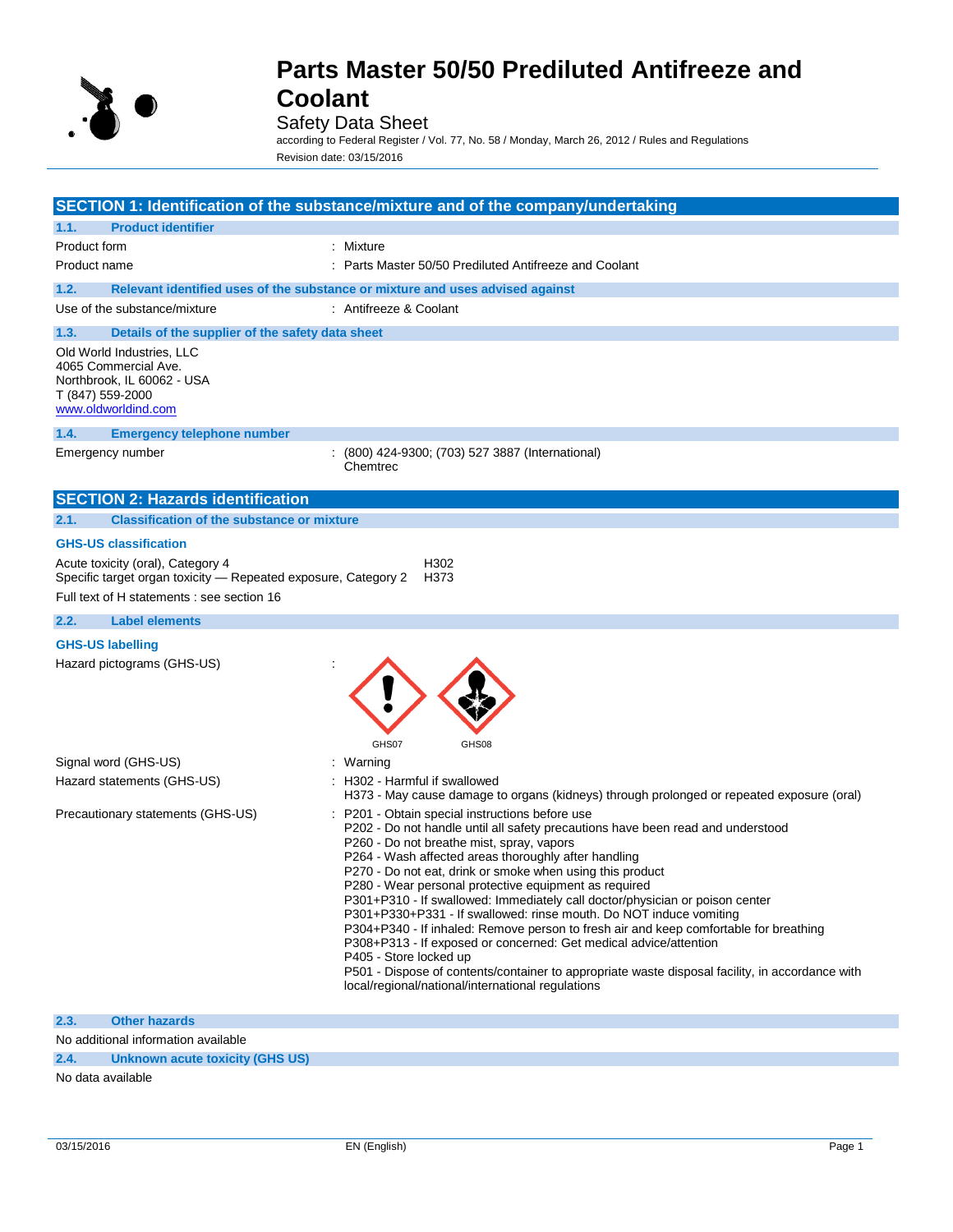Safety Data Sheet

according to Federal Register / Vol. 77, No. 58 / Monday, March 26, 2012 / Rules and Regulations

## **SECTION 3: Composition/information on ingredients**

### **3.1. Substance**

#### Not applicable

#### **3.2. Mixture**

| <b>Name</b>         | <b>Product identifier</b> | % by wt    | <b>GHS-US classification</b>                                                               |
|---------------------|---------------------------|------------|--------------------------------------------------------------------------------------------|
| ethylene glycol     | (CAS No) 107-21-1         | $\leq 50$  | Acute Tox. 4 (Oral), H302                                                                  |
| water               | (CAS No) 7732-18-5        | < 50       | Not classified                                                                             |
| diethylene glycol   | (CAS No) 111-46-6         | $<$ 3      | Acute Tox. 4 (Oral), H302<br>STOT RE 2, H373                                               |
| denatonium benzoate | (CAS No) 3734-33-6        | 30 -50 ppm | Acute Tox. 4 (Oral), H302<br>Skin Irrit. 2. H315<br>Eye Irrit. 2A, H319<br>STOT SE 3, H335 |

| <b>SECTION 4: First aid measures</b>                                |                                                                                                                                                                                                                                                                                                                                                                                                                                                                                                                                  |
|---------------------------------------------------------------------|----------------------------------------------------------------------------------------------------------------------------------------------------------------------------------------------------------------------------------------------------------------------------------------------------------------------------------------------------------------------------------------------------------------------------------------------------------------------------------------------------------------------------------|
| 4.1.<br><b>Description of first aid measures</b>                    |                                                                                                                                                                                                                                                                                                                                                                                                                                                                                                                                  |
| First-aid measures general                                          | : Never give anything by mouth to an unconscious person. If you feel unwell, seek medical<br>advice (show the label where possible).                                                                                                                                                                                                                                                                                                                                                                                             |
| First-aid measures after inhalation                                 | : If breathing is difficult, remove victim to fresh air and keep at rest in a position comfortable for<br>breathing. If not breathing, give artificial respiration. If breathing is difficult, give oxygen. If you<br>feel unwell, seek medical advice.                                                                                                                                                                                                                                                                          |
| First-aid measures after skin contact                               | Remove contaminated clothing. Wash with plenty of soap and water. Wash contaminated<br>clothing before reuse. If skin irritation occurs: Rinse immediately with plenty of water (for at<br>least 15 minutes), Get medical advice/attention.                                                                                                                                                                                                                                                                                      |
| First-aid measures after eye contact                                | Remove contact lenses, if present and easy to do. Continue rinsing. Rinse immediately with<br>plenty of water for 15 minutes, lifting lower and upper lids. If eye irritation persists: Get medical<br>advice and attention.                                                                                                                                                                                                                                                                                                     |
| First-aid measures after ingestion                                  | Obtain emergency medical attention. Rinse mouth. If the person is fully conscious, make<br>him/her drink two glasses of water. Never give an unconscious person anything to drink. Do<br>NOT induce vomiting. Call a POISON CENTER/doctor/physician if you feel unwell. If medical<br>advice is delayed, and if the person has swallowed a moderate volume of material (a few<br>ounces), then give three to four ounces of hard liquor, such as whiskey. For children, give<br>proportionally less liquor, according to weight. |
| 4.2.<br>Most important symptoms and effects, both acute and delayed |                                                                                                                                                                                                                                                                                                                                                                                                                                                                                                                                  |
| Symptoms/injuries                                                   | : Causes damage to organs (kidneys) Oral.                                                                                                                                                                                                                                                                                                                                                                                                                                                                                        |
| Symptoms/injuries after skin contact                                | : Causes skin irritation.                                                                                                                                                                                                                                                                                                                                                                                                                                                                                                        |
| Symptoms/injuries after eye contact                                 | : Causes serious eye damage.                                                                                                                                                                                                                                                                                                                                                                                                                                                                                                     |
| Symptoms/injuries after ingestion                                   | Swallowing a small quantity of this material will result in serious health hazard. The lethal dose<br>in humans is estimated to be 100 mL (3 oz).                                                                                                                                                                                                                                                                                                                                                                                |

### **4.3. Indication of any immediate medical attention and special treatment needed**

A more effective intravenous antidote for physician uses is 4-methylpyrazaole, a potent inhibitor of alcohol dehydrogenases, which effectively blocks the formation of toxic metabolites of ethylene glycol. It has been used to decrease the metabolic consequences of ethylene glycol poisoning before metabolic acidosis coma, seizures, and renal failure have occured.

| <b>SECTION 5: Firefighting measures</b>                       |                                                                                                                                                                                                                                                         |
|---------------------------------------------------------------|---------------------------------------------------------------------------------------------------------------------------------------------------------------------------------------------------------------------------------------------------------|
| <b>Extinguishing media</b><br>5.1.                            |                                                                                                                                                                                                                                                         |
| Suitable extinguishing media                                  | : Dry powder. Water fog. Fine water spray. Foam. Carbon dioxide. Dry chemical powder. Sand.                                                                                                                                                             |
| Unsuitable extinguishing media                                | : Do not use a heavy water stream. May spread fire.                                                                                                                                                                                                     |
| 5.2.<br>Special hazards arising from the substance or mixture |                                                                                                                                                                                                                                                         |
| Fire hazard                                                   | : During a fire, smoke may contain the original material in addition to combustion products of<br>varying composition which may be toxic and/or irritating. Combustion products may include and<br>are not limited to: Carbon monoxide. Carbon dioxide. |
| Reactivity                                                    | : No dangerous reactions known under normal conditions of use.                                                                                                                                                                                          |
| 5.3.<br><b>Advice for firefighters</b>                        |                                                                                                                                                                                                                                                         |
| Firefighting instructions                                     | : Use water spray or fog for cooling exposed containers. Exercise caution when fighting any<br>chemical fire. Prevent fire fighting water from entering the environment.                                                                                |
| Protection during firefighting                                | : Do not enter fire area without proper protective equipment, including respiratory protection.                                                                                                                                                         |
| Special protective equipment for fire fighters                | : Wear positive pressure self-contained breathing apparatus (SCBA). Protective fire fighting<br>clothing (includes fire-fighting helmet, coat, pants, boots and gloves).                                                                                |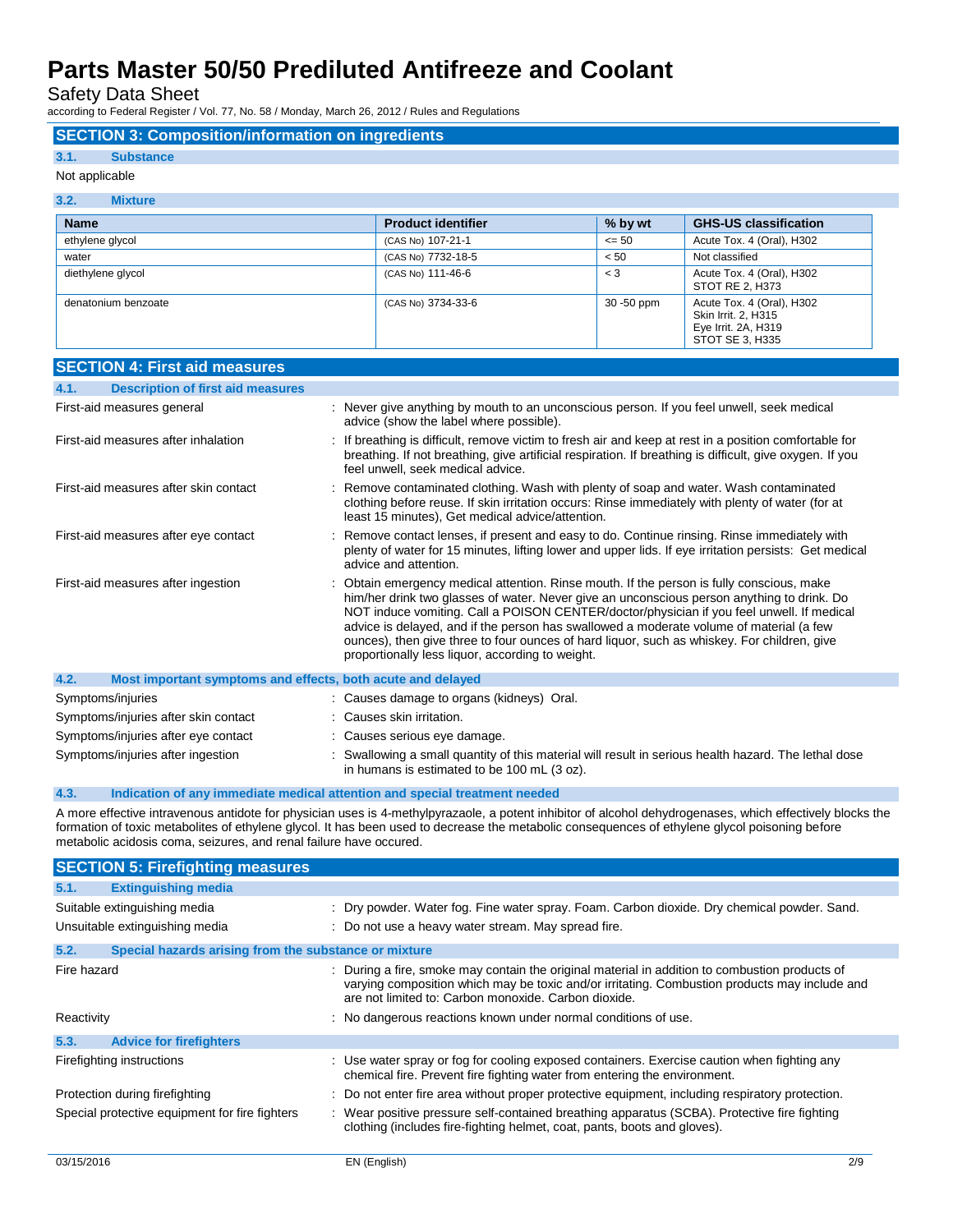## Safety Data Sheet

according to Federal Register / Vol. 77, No. 58 / Monday, March 26, 2012 / Rules and Regulations

|                                                                                                                                   | <b>SECTION 6: Accidental release measures</b>                                                           |                                                                                                                                                                                                                                                                              |  |  |
|-----------------------------------------------------------------------------------------------------------------------------------|---------------------------------------------------------------------------------------------------------|------------------------------------------------------------------------------------------------------------------------------------------------------------------------------------------------------------------------------------------------------------------------------|--|--|
| 6.1.                                                                                                                              | Personal precautions, protective equipment and emergency procedures                                     |                                                                                                                                                                                                                                                                              |  |  |
| 6.1.1.                                                                                                                            | For non-emergency personnel                                                                             |                                                                                                                                                                                                                                                                              |  |  |
|                                                                                                                                   | Emergency procedures                                                                                    | : Evacuate unnecessary personnel.                                                                                                                                                                                                                                            |  |  |
| 6.1.2.                                                                                                                            | For emergency responders                                                                                |                                                                                                                                                                                                                                                                              |  |  |
|                                                                                                                                   | Protective equipment                                                                                    | Equip cleanup crew with proper protection. Refer to section 8.2.                                                                                                                                                                                                             |  |  |
|                                                                                                                                   | Emergency procedures                                                                                    | : Ventilate area.                                                                                                                                                                                                                                                            |  |  |
| 6.2.                                                                                                                              | <b>Environmental precautions</b>                                                                        |                                                                                                                                                                                                                                                                              |  |  |
|                                                                                                                                   | Prevent entry to sewers and public waters. Notify authorities if liquid enters sewers or public waters. |                                                                                                                                                                                                                                                                              |  |  |
| 6.3.                                                                                                                              | Methods and material for containment and cleaning up                                                    |                                                                                                                                                                                                                                                                              |  |  |
|                                                                                                                                   | Methods for cleaning up                                                                                 | : Soak up spills with inert solids, such as clay or diatomaceous earth as soon as possible. Collect<br>spillage. Small quantities of liquid spill: take up in non-combustible absorbent material and<br>shovel into container for disposal. Store away from other materials. |  |  |
| 6.4.                                                                                                                              | <b>Reference to other sections</b>                                                                      |                                                                                                                                                                                                                                                                              |  |  |
| For further information refer to section 13. For further information refer to section 8: "Exposure controls/personal protection". |                                                                                                         |                                                                                                                                                                                                                                                                              |  |  |
|                                                                                                                                   | <b>SECTION 7: Handling and storage</b>                                                                  |                                                                                                                                                                                                                                                                              |  |  |
| 7.1.                                                                                                                              | <b>Precautions for safe handling</b>                                                                    |                                                                                                                                                                                                                                                                              |  |  |
|                                                                                                                                   | Precautions for safe handling                                                                           | : Wash hands and other exposed areas with mild soap and water before eating, drinking or<br>smoking and when leaving work. Provide good ventilation in process area to prevent formation<br>of vapor.                                                                        |  |  |
|                                                                                                                                   | Hygiene measures                                                                                        | Do not eat, drink or smoke when using this product. Wash affected areas thoroughly after<br>handling.                                                                                                                                                                        |  |  |
| 7.2.                                                                                                                              | Conditions for safe storage, including any incompatibilities                                            |                                                                                                                                                                                                                                                                              |  |  |
|                                                                                                                                   | Storage conditions                                                                                      | : Keep only in the original container in a cool, well ventilated place away from : Heat sources.<br>Keep container closed when not in use. Product may become solid at temperatures below -37                                                                                |  |  |

Keep container closed when not in use. Product may become solid at temperatures below -37 ºC (-34 ºF). Do not store near food, foodstuffs, drugs or potable water supplies. Do not cut, drill, weld, use a blowtorch on, etc. containers even when empty. Incompatible products **incompatible products** : Keep away from strong acids, strong bases and oxidizing agents. Incompatible materials **incompatible materials** : Sources of ignition.

**7.3. Specific end use(s)**

No additional information available

|      | <b>SECTION 8: Exposure controls/personal protection</b> |
|------|---------------------------------------------------------|
| 8.1. | <b>Control parameters</b>                               |
|      |                                                         |

| ethylene glycol (107-21-1) |                                |                                              |  |
|----------------------------|--------------------------------|----------------------------------------------|--|
| <b>ACGIH</b>               | ACGIH TWA (mg/m <sup>3</sup> ) | $10 \text{ mg/m}^3$                          |  |
| <b>ACGIH</b>               | Remark (ACGIH)                 | Upper Respiratory Tract (URT) & Eye irritant |  |
| OSHA                       | Not applicable                 |                                              |  |

### **8.2. Exposure controls**

Personal protective equipment : Avoid all unnecessary exposure. Gloves. Safety glasses.



| Hand protection        | : Wear protective gloves.                                                                                                                          |
|------------------------|----------------------------------------------------------------------------------------------------------------------------------------------------|
| Eye protection         | : Chemical goggles or safety glasses.                                                                                                              |
| Respiratory protection | : Respiratory protection not required in normal conditions. If exposed to levels above exposure<br>limits wear appropriate respiratory protection. |
| Other information      | : Do not eat, drink or smoke during use.                                                                                                           |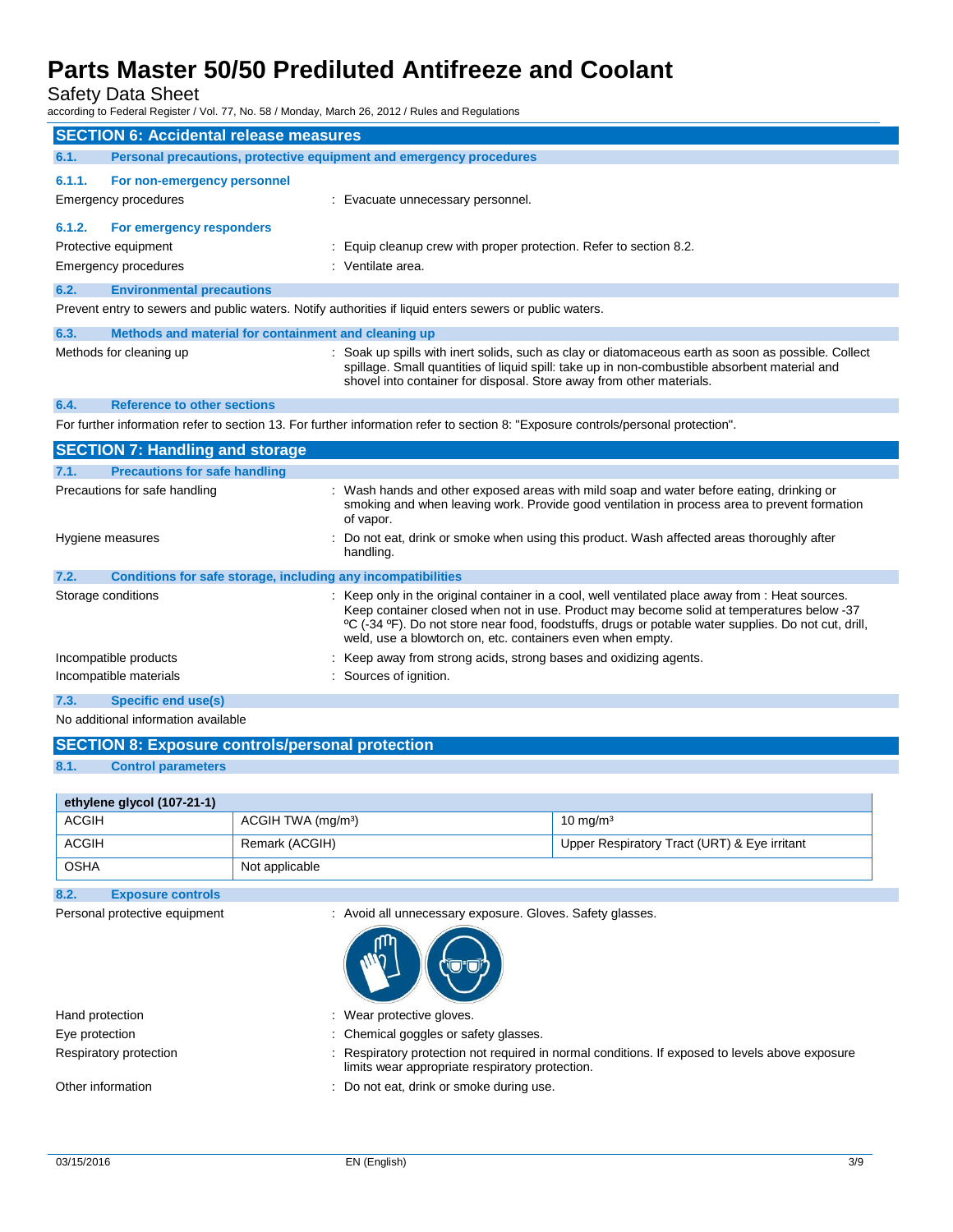Safety Data Sheet

according to Federal Register / Vol. 77, No. 58 / Monday, March 26, 2012 / Rules and Regulations

| <b>SECTION 9: Physical and chemical properties</b>            |                                                     |  |  |  |
|---------------------------------------------------------------|-----------------------------------------------------|--|--|--|
| Information on basic physical and chemical properties<br>9.1. |                                                     |  |  |  |
| Physical state                                                | : Liquid                                            |  |  |  |
| Color                                                         | : Green                                             |  |  |  |
| Odor                                                          | : Mild                                              |  |  |  |
| Odor threshold                                                | : No data available                                 |  |  |  |
| рH                                                            | $: 10.5 - 11$                                       |  |  |  |
| Relative evaporation rate (butylacetate=1)                    | $:$ Nil                                             |  |  |  |
| Freezing point                                                | : $-37 °C$ ( $-34 °F$ )                             |  |  |  |
| Boiling point                                                 | : 107 °C (224 °F)                                   |  |  |  |
| Flash point                                                   | : 116 °C (241 °F) [100% Ethylene Glycol] ASTM D56   |  |  |  |
| Auto-ignition temperature                                     | : 400 °C (752 °F) [100% Ethylene Glycol] Literature |  |  |  |
| Decomposition temperature                                     | : No data available                                 |  |  |  |
| Flammability (solid, gas)                                     | : No data available                                 |  |  |  |
| Vapor pressure                                                | : < 0.1 mm Hg @ 20 °C                               |  |  |  |
| Relative vapor density at 20 °C                               | : No data available                                 |  |  |  |
| <b>Specific Gravity</b>                                       | : 1.06                                              |  |  |  |
| Density                                                       | : 1.06 kg/l (8.84 lbs/gal)                          |  |  |  |
| Solubility                                                    | : Water: Complete                                   |  |  |  |
| Log Pow                                                       | : No data available                                 |  |  |  |
| Log Kow                                                       | : No data available                                 |  |  |  |
| Viscosity, kinematic                                          | : No data available                                 |  |  |  |
| Viscosity, dynamic                                            | : No data available                                 |  |  |  |
| <b>Explosive properties</b>                                   | : Not applicable.                                   |  |  |  |
| Oxidizing properties                                          | : Not applicable.                                   |  |  |  |
| <b>Explosive limits</b>                                       | : Not applicable                                    |  |  |  |
| 9.2.<br><b>Other information</b>                              |                                                     |  |  |  |

VOC content : 0 %

|                | <b>SECTION 10: Stability and reactivity</b>                                       |                                             |  |  |
|----------------|-----------------------------------------------------------------------------------|---------------------------------------------|--|--|
| 10.1.          | <b>Reactivity</b>                                                                 |                                             |  |  |
|                | No dangerous reactions known under normal conditions of use.                      |                                             |  |  |
| 10.2.          | <b>Chemical stability</b>                                                         |                                             |  |  |
| Stable.        |                                                                                   |                                             |  |  |
| 10.3.          | <b>Possibility of hazardous reactions</b>                                         |                                             |  |  |
|                | Hazardous polymerization will not occur.                                          |                                             |  |  |
| 10.4.          | <b>Conditions to avoid</b>                                                        |                                             |  |  |
|                | Extremely high or low temperatures. Keep away from any flames or sparking source. |                                             |  |  |
| 10.5.          | <b>Incompatible materials</b>                                                     |                                             |  |  |
|                | Keep away from strong acids, strong bases and oxidizing agents.                   |                                             |  |  |
| 10.6.          | <b>Hazardous decomposition products</b>                                           |                                             |  |  |
|                | alcohols. Carbon dioxide. Carbon monoxide. Fume. alcohols. Aldehydes. Ethers.     |                                             |  |  |
|                | <b>SECTION 11: Toxicological information</b>                                      |                                             |  |  |
| 11.1.          | Information on toxicological effects                                              |                                             |  |  |
| Acute toxicity |                                                                                   | $\therefore$ Oral: Harmful if swallowed.    |  |  |
|                | denatonium benzoate (3734-33-6)                                                   |                                             |  |  |
| LD50 oral rat  |                                                                                   | 584.00 mg/kg (Rat; Literature study)        |  |  |
|                | LD50 dermal rabbit                                                                | > 2,000.00 mg/kg (Rabbit; Literature study) |  |  |

ATE US (oral) 684.00 mg/kg bodyweight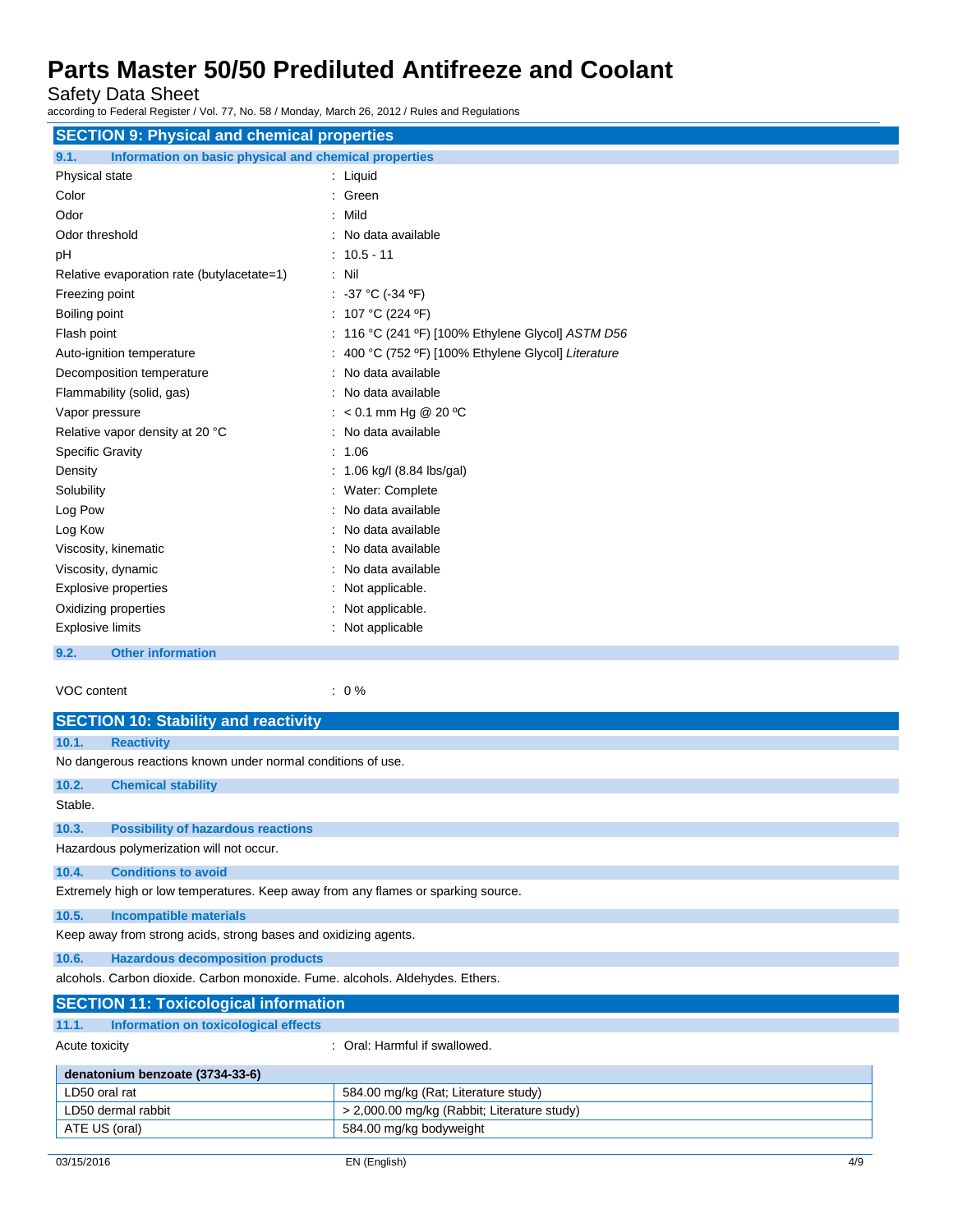Safety Data Sheet

according to Federal Register / Vol. 77, No. 58 / Monday, March 26, 2012 / Rules and Regulations

| ethylene glycol (107-21-1)                             |                                                                                                                                                   |
|--------------------------------------------------------|---------------------------------------------------------------------------------------------------------------------------------------------------|
| LD50 oral rat                                          | > 5,000.00 mg/kg (Rat; Literature study)                                                                                                          |
| ATE US (oral)                                          | 500.00 mg/kg bodyweight                                                                                                                           |
| diethylene glycol (111-46-6)                           |                                                                                                                                                   |
| LD50 dermal rabbit                                     | 11,890.00 mg/kg (Rabbit)                                                                                                                          |
| ATE US (oral)                                          | 500.00 mg/kg bodyweight                                                                                                                           |
| ATE US (dermal)                                        | 11,890.00 mg/kg bodyweight                                                                                                                        |
| Skin corrosion/irritation                              | Not classified                                                                                                                                    |
|                                                        | pH: 10.5 - 11                                                                                                                                     |
|                                                        |                                                                                                                                                   |
| Serious eye damage/irritation                          | Not classified                                                                                                                                    |
|                                                        | pH: 10.5 - 11                                                                                                                                     |
| Respiratory or skin sensitisation                      | Not classified                                                                                                                                    |
| Germ cell mutagenicity                                 | Not classified                                                                                                                                    |
| Carcinogenicity                                        | Not classified                                                                                                                                    |
|                                                        |                                                                                                                                                   |
| Reproductive toxicity                                  | Not classified                                                                                                                                    |
| Specific target organ toxicity (single exposure)       | : Not classified                                                                                                                                  |
|                                                        |                                                                                                                                                   |
| Specific target organ toxicity (repeated               | May cause damage to organs (kidneys) through prolonged or repeated exposure (oral).                                                               |
| exposure)                                              |                                                                                                                                                   |
|                                                        |                                                                                                                                                   |
| Aspiration hazard                                      | Not classified                                                                                                                                    |
| Potential adverse human health effects and<br>symptoms | Based on available data, the classification criteria are not met.                                                                                 |
| Symptoms/injuries after skin contact                   | : Causes skin irritation.                                                                                                                         |
| Symptoms/injuries after eye contact                    | Causes serious eye damage.                                                                                                                        |
| Symptoms/injuries after ingestion                      | Swallowing a small quantity of this material will result in serious health hazard. The lethal dose<br>in humans is estimated to be 100 mL (3 oz). |

| <b>SECTION 12: Ecological information</b> |  |
|-------------------------------------------|--|
|                                           |  |

| 12.1. |  | <b>Toxicity</b> |  |
|-------|--|-----------------|--|
|       |  |                 |  |

| denatonium benzoate (3734-33-6) |                                               |  |  |
|---------------------------------|-----------------------------------------------|--|--|
| LC50 fish 1                     | > 1,000.00 mg/l (LC50; 96 h; Salmo gairdneri) |  |  |
| EC50 Daphnia 1                  | 13.00 mg/l (EC50; 48 h; Daphnia magna)        |  |  |
| ethylene glycol (107-21-1)      |                                               |  |  |
| EC50 Daphnia 1                  | > 10,000.00 mg/l (EC50; 24 h)                 |  |  |
| LC50 fish 2                     | 40,761.00 mg/l (LC50; 96 h; Salmo gairdneri)  |  |  |
| diethylene glycol (111-46-6)    |                                               |  |  |
| LC50 fish 1                     | > 5,000.00 mg/l (LC50; 24 h)                  |  |  |
| EC50 Daphnia 1                  | > 10,000.00 mg/l (EC50; 24 h)                 |  |  |

## **12.2. Persistence and degradability**

| denatonium benzoate (3734-33-6) |                                                                                                         |
|---------------------------------|---------------------------------------------------------------------------------------------------------|
| Persistence and degradability   | Biodegradability in water: no data available. No (test) data on mobility of the substance<br>available. |
| ethylene glycol (107-21-1)      |                                                                                                         |
| Persistence and degradability   | Readily biodegradable in water. Biodegradable in the soil.                                              |
| Biochemical oxygen demand (BOD) | 0.47 g $O_2$ /g substance                                                                               |
| Chemical oxygen demand (COD)    | 1.24 g O <sub>2</sub> /g substance                                                                      |
| <b>ThOD</b>                     | 1.29 g $O_2$ /g substance                                                                               |
| BOD (% of ThOD)                 | 0.36                                                                                                    |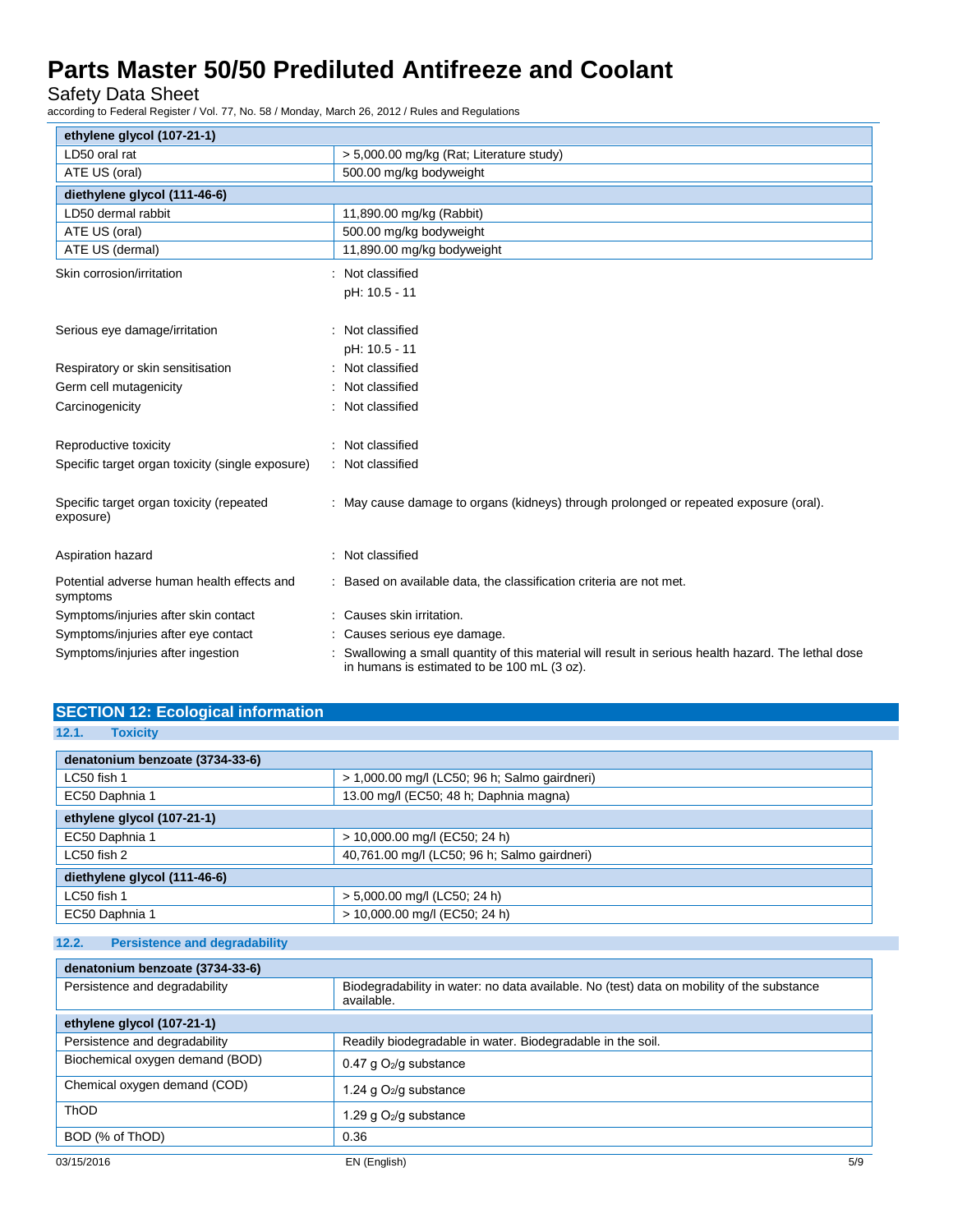Safety Data Sheet

according to Federal Register / Vol. 77, No. 58 / Monday, March 26, 2012 / Rules and Regulations

| diethylene glycol (111-46-6)    |                                                                                                             |  |
|---------------------------------|-------------------------------------------------------------------------------------------------------------|--|
| Persistence and degradability   | Readily biodegradable in water. Biodegradable in the soil. Highly mobile in soil. Photolysis in<br>the air. |  |
| Biochemical oxygen demand (BOD) | $0.02$ g O <sub>2</sub> /g substance                                                                        |  |
| Chemical oxygen demand (COD)    | 1.51 g $O_2$ /g substance                                                                                   |  |
| ThOD                            | 1.51 g $O_2$ /g substance                                                                                   |  |
| BOD (% of ThOD)                 | 0.02                                                                                                        |  |

## **12.3. Bioaccumulative potential**

| denatonium benzoate (3734-33-6) |                                                                                                     |  |
|---------------------------------|-----------------------------------------------------------------------------------------------------|--|
| BCF fish 1                      | 1.4 - 3.6 (BCF; BCFBAF v3.00)                                                                       |  |
| Log Pow                         | 1.78 (Estimated value)                                                                              |  |
| Bioaccumulative potential       | Low potential for bioaccumulation (Log Kow $<$ 4).                                                  |  |
| ethylene glycol (107-21-1)      |                                                                                                     |  |
| BCF fish 1                      | 10.00 (BCF; 72 h)                                                                                   |  |
| BCF other aquatic organisms 1   | $0.21 - 0.6$ (BCF)                                                                                  |  |
| BCF other aquatic organisms 2   | 190.00 (BCF; 24 h)                                                                                  |  |
| Log Pow                         | -1.34 (Experimental value)                                                                          |  |
| Bioaccumulative potential       | Low potential for bioaccumulation (BCF $<$ 500).                                                    |  |
| diethylene glycol (111-46-6)    |                                                                                                     |  |
| BCF fish 1                      | 100.00 (BCF; Other; 3 days; Leuciscus melanotus; Static system; Fresh water; Experimental<br>value) |  |
| Log Pow                         | -1.98 (Calculated; Other)                                                                           |  |
| Bioaccumulative potential       | Low potential for bioaccumulation (BCF $<$ 500).                                                    |  |

## **12.4. Mobility in soil**

| ethylene glycol (107-21-1)     |                                                                                                   |  |
|--------------------------------|---------------------------------------------------------------------------------------------------|--|
| Surface tension                | 0.05 N/m (20 °C / 68 °F)                                                                          |  |
| diethylene glycol (111-46-6)   |                                                                                                   |  |
| Surface tension                | $0.05$ N/m                                                                                        |  |
| Log Koc                        | Koc, SRC PCKOCWIN v1.66; 1; Calculated value; log Koc; SRC PCKOCWIN v1.66; 0;<br>Calculated value |  |
|                                |                                                                                                   |  |
| Other adverse effects<br>12.5. |                                                                                                   |  |
| Effect on ozone layer          | : No known effect on the ozone layer                                                              |  |
| Effect on global warming       | : No known effects from this product.                                                             |  |
| Other information              | : Avoid release to the environment.                                                               |  |
|                                |                                                                                                   |  |

| <u> ISECTION TS. DISPOSAI CONSIDEI AUDITS</u>                       |                                                                                                                                                  |
|---------------------------------------------------------------------|--------------------------------------------------------------------------------------------------------------------------------------------------|
| 13.1.<br><b>Waste treatment methods</b>                             |                                                                                                                                                  |
| Waste disposal recommendations                                      | : Dispose of contents/container to appropriate waste disposal facility, in accordance with<br>local/regional/national/international regulations. |
| Ecology - waste materials                                           | : Avoid release to the environment.                                                                                                              |
| <b>SECTION 14: Transport information</b>                            |                                                                                                                                                  |
| <b>Department of Transportation (DOT)</b><br>In accordance with DOT |                                                                                                                                                  |

| : UN3082 Environmentally hazardous substances, liquid, n.o.s., 9, III |
|-----------------------------------------------------------------------|
| UN3082                                                                |
| : Environmentally hazardous substances, liquid, n.o.s.                |
| : 9 - Class 9 - Miscellaneous hazardous material 49 CFR 173.140       |
|                                                                       |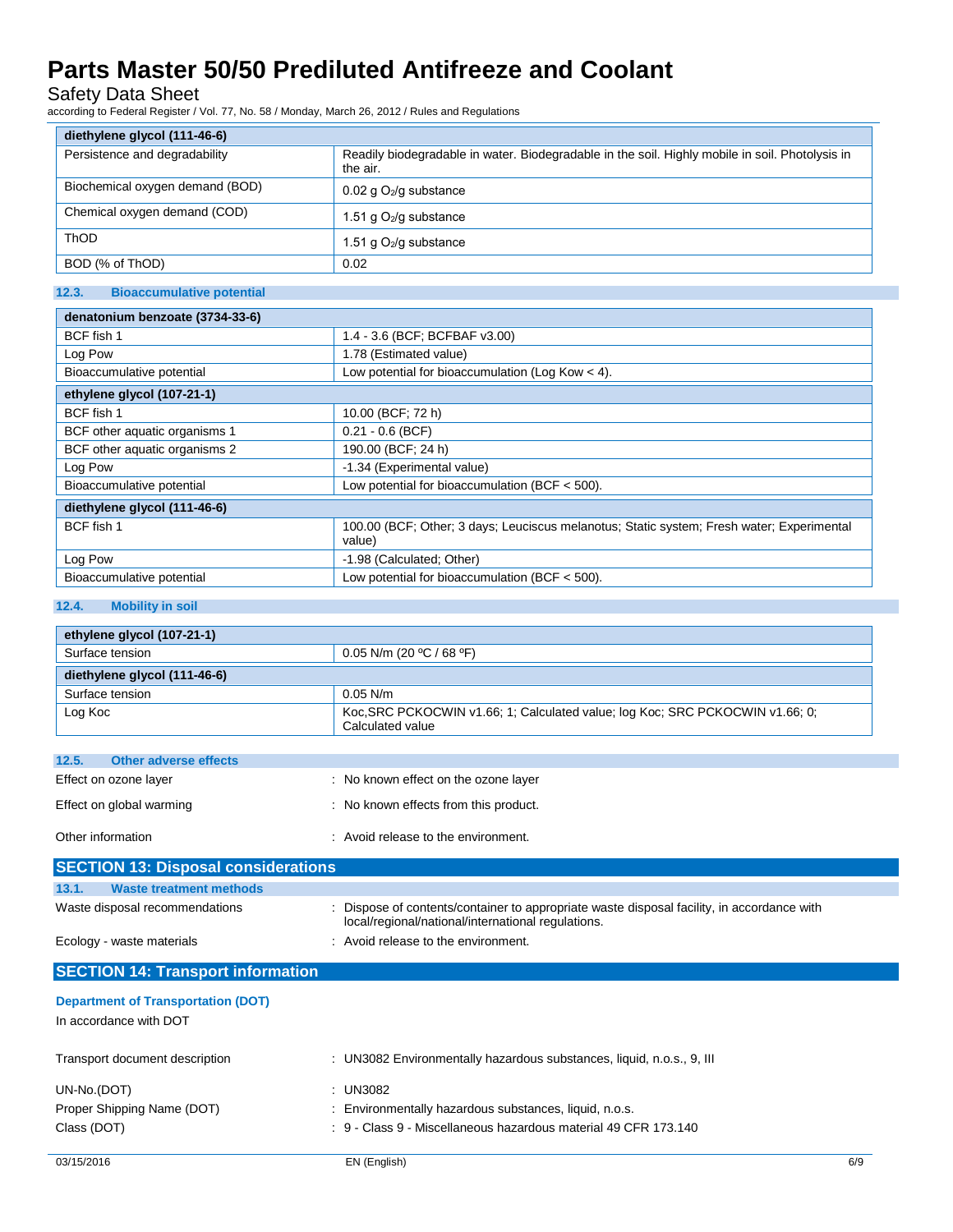Safety Data Sheet

according to Federal Register / Vol. 77, No. 58 / Monday, March 26, 2012 / Rules and Regulations

| Packing group (DOT)                                                            | : III - Minor Danger                                                                                      |
|--------------------------------------------------------------------------------|-----------------------------------------------------------------------------------------------------------|
| Hazard labels (DOT)                                                            | : 9 - Class 9 (Miscellaneous dangerous materials)                                                         |
|                                                                                |                                                                                                           |
|                                                                                |                                                                                                           |
| DOT Packaging Non Bulk (49 CFR 173.xxx)                                        | : 203                                                                                                     |
| DOT Packaging Bulk (49 CFR 173.xxx)                                            | $\therefore$ 241                                                                                          |
| <b>DOT Symbols</b>                                                             | : G - Identifies PSN requiring a technical name                                                           |
| DOT Packaging Exceptions (49 CFR 173.xxx)                                      | : 155                                                                                                     |
| DOT Quantity Limitations Passenger aircraft/rail : No limit<br>(49 CFR 173.27) |                                                                                                           |
| DOT Quantity Limitations Cargo aircraft only (49 : No limit<br>CFR 175.75)     |                                                                                                           |
| DOT Vessel Stowage Location                                                    | : A - The material may be stowed "on deck" or "under deck" on a cargo vessel and on a<br>passenger vessel |
| Other information                                                              | : Non Bulk: Not regulated by the US D.O.T. (in quantities under 5,000 lbs in any one inner<br>package).   |
|                                                                                |                                                                                                           |

## **TDG**

### **Refer to current TDG Canada for further Canadian regulations**

#### **Transport by sea**

Proper Shipping Name (IMDG) : Not regulated by IMDG (in quantites under 5,000 lbs in any one inner package)

## **Air transport**

Proper Shipping Name (IATA) : Not regulated by IATA (in quantites under 5,000 lbs in any one inner package)

| <b>SECTION 15: Regulatory information</b>                                                                                                        |                                                                                                                                                      |                                                                                                |  |  |
|--------------------------------------------------------------------------------------------------------------------------------------------------|------------------------------------------------------------------------------------------------------------------------------------------------------|------------------------------------------------------------------------------------------------|--|--|
| 15.1. US Federal regulations                                                                                                                     |                                                                                                                                                      |                                                                                                |  |  |
|                                                                                                                                                  | Parts Master 50/50 Prediluted Antifreeze and Coolant                                                                                                 |                                                                                                |  |  |
| <b>EPA TSCA Regulatory Flag</b>                                                                                                                  |                                                                                                                                                      | Toxic Substances Control Act (TSCA): The intentional ingredients of this<br>product are listed |  |  |
| denatonium benzoate (3734-33-6)                                                                                                                  |                                                                                                                                                      |                                                                                                |  |  |
| Listed on the United States TSCA (Toxic Substances Control Act) inventory                                                                        |                                                                                                                                                      |                                                                                                |  |  |
| ethylene glycol (107-21-1)                                                                                                                       |                                                                                                                                                      |                                                                                                |  |  |
| Listed on the United States TSCA (Toxic Substances Control Act) inventory<br>Subject to reporting requirements of United States SARA Section 313 |                                                                                                                                                      |                                                                                                |  |  |
| <b>EPA TSCA Regulatory Flag</b>                                                                                                                  | T - T - indicates a substance that is the subject of a Section 4 test rule under TSCA                                                                |                                                                                                |  |  |
| <b>CERCLA RQ</b>                                                                                                                                 | $5000$ $lb(s)$                                                                                                                                       |                                                                                                |  |  |
| SARA Section 311/312 Hazard Classes                                                                                                              | Immediate (acute) health hazard<br>Delayed (chronic) health hazard<br>Ethylene glycol is subject to Tier I and/or Tier II annual inventory reporting |                                                                                                |  |  |
| SARA Section 313 - Emission Reporting                                                                                                            |                                                                                                                                                      | Ethylene glycol is subject to Form R Reporting requirements.                                   |  |  |
| diethylene glycol (111-46-6)                                                                                                                     |                                                                                                                                                      |                                                                                                |  |  |
| Listed on the United States TSCA (Toxic Substances Control Act) inventory                                                                        |                                                                                                                                                      |                                                                                                |  |  |

#### **15.2. International regulations**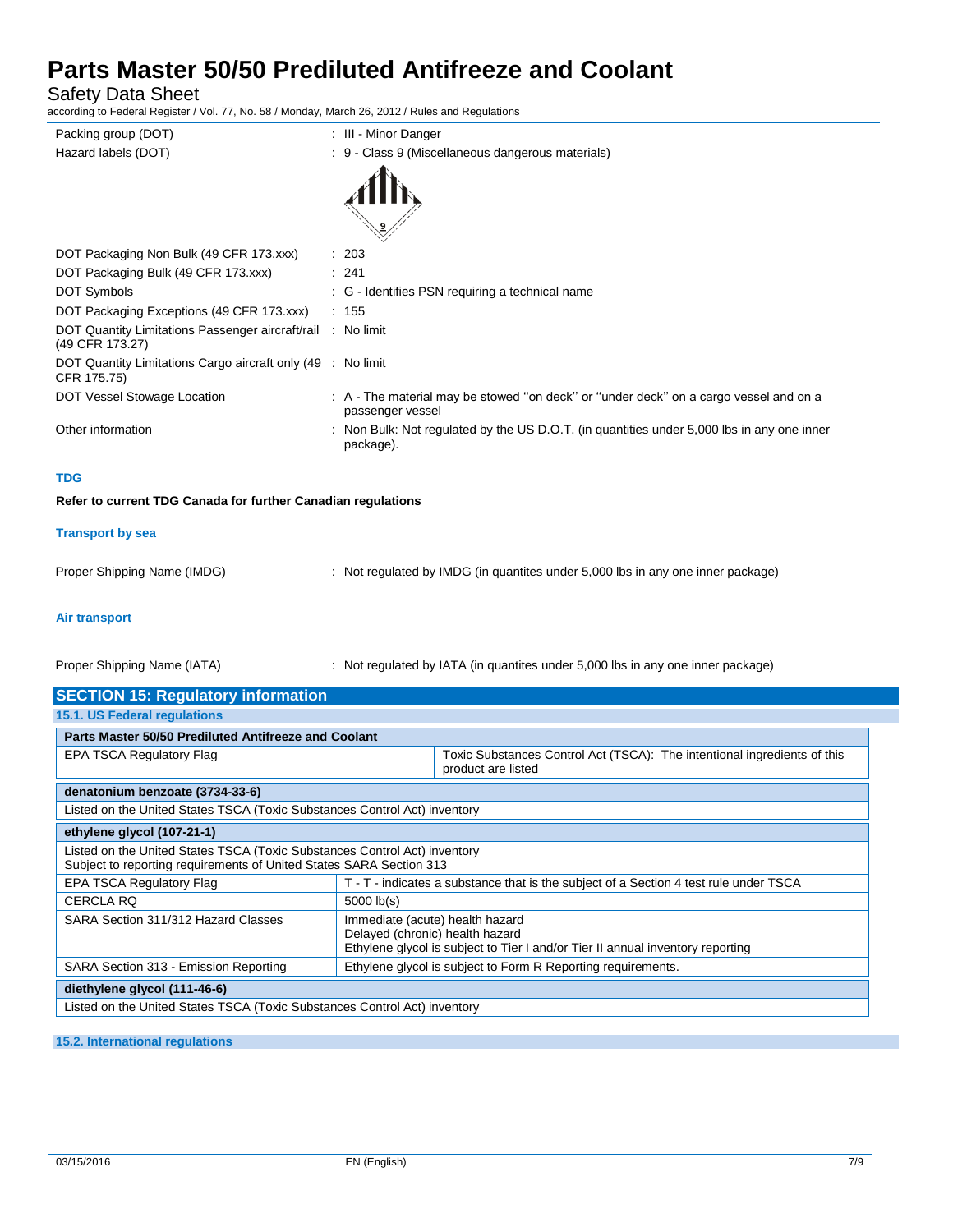Safety Data Sheet

according to Federal Register / Vol. 77, No. 58 / Monday, March 26, 2012 / Rules and Regulations

|                                                             | <b>CANADA</b>               |                                                                                                                                                                                                                                                      |  |  |  |
|-------------------------------------------------------------|-----------------------------|------------------------------------------------------------------------------------------------------------------------------------------------------------------------------------------------------------------------------------------------------|--|--|--|
| <b>Parts Master 50/50 Prediluted Antifreeze and Coolant</b> |                             |                                                                                                                                                                                                                                                      |  |  |  |
|                                                             | <b>WHMIS Classification</b> | This SDS has been prepared according to the criteria of the Hazardous Products Regulations<br>(HPR) (WHMIS 2015) and the SDS contains all of the information required by the HPR.<br>Applicable GHS information is listed in section 2.2 of this SDS |  |  |  |

#### **EU-Regulations**

**CANADA**

No additional information available

#### **National regulations**

| <b>Parts Master 50/50 Prediluted Antifreeze and Coolant</b>                                                                                          |
|------------------------------------------------------------------------------------------------------------------------------------------------------|
| DSL (Canada): The intentional ingredients of this product are listed                                                                                 |
| ECL (South Korea): The intentional ingredients of this product are listed<br>EINECS (Europe): The intentional ingredients of this product are listed |
| ENCS (Japan): The intentional ingredients of this product are listed                                                                                 |

#### **15.3. US State regulations**

California Proposition 65 - This product contains, or may contain, substance(s) known to the state of California to cause cancer, developmental toxicity and/or reproductive toxicity

| ethylene glycol (107-21-1)                                  |                                                                   |                                                                              |                                                                            |                                      |
|-------------------------------------------------------------|-------------------------------------------------------------------|------------------------------------------------------------------------------|----------------------------------------------------------------------------|--------------------------------------|
| U.S. - California -<br>Proposition 65 -<br>Carcinogens List | U.S. - California -<br>Proposition 65 -<br>Developmental Toxicity | U.S. - California -<br>Proposition 65 -<br>Reproductive Toxicity -<br>Female | U.S. - California -<br>Proposition 65 -<br>Reproductive Toxicity -<br>Male | Non-significant risk<br>level (NSRL) |
| <b>No</b>                                                   | Yes                                                               | No                                                                           | No                                                                         |                                      |

| ethylene glycol (107-21-1)                                                                                                                                |
|-----------------------------------------------------------------------------------------------------------------------------------------------------------|
| U.S. - Massachusetts - Right To Know List<br>U.S. - New Jersey - Right to Know Hazardous Substance List<br>U.S. - Pennsylvania - RTK (Right to Know) List |
| diethylene glycol (111-46-6)                                                                                                                              |
| U.S. - Pennsylvania - RTK (Right to Know) - Environmental Hazard List                                                                                     |

### **SECTION 16: Other information**

Revision date : 03/15/2016

Full text of H-statements:

| H302 | Harmful if swallowed                                     |
|------|----------------------------------------------------------|
| H315 | Causes skin irritation                                   |
| H319 | Causes serious eye irritation                            |
| H335 | May cause respiratory irritation                         |
| H373 | May cause damage to organs through prolonged or repeated |
|      | exposure                                                 |

NFPA health hazard **in 1990** : 1 - Exposure could cause irritation but only minor residual injury even if no treatment is given.

- NFPA fire hazard **in the state of the state of the 1** Must be preheated before ignition can occur.
- NFPA reactivity **interest and the COV** of the Normally stable, even under fire exposure conditions, and are not reactive with water.



 $\overline{\mathbf{0}}$